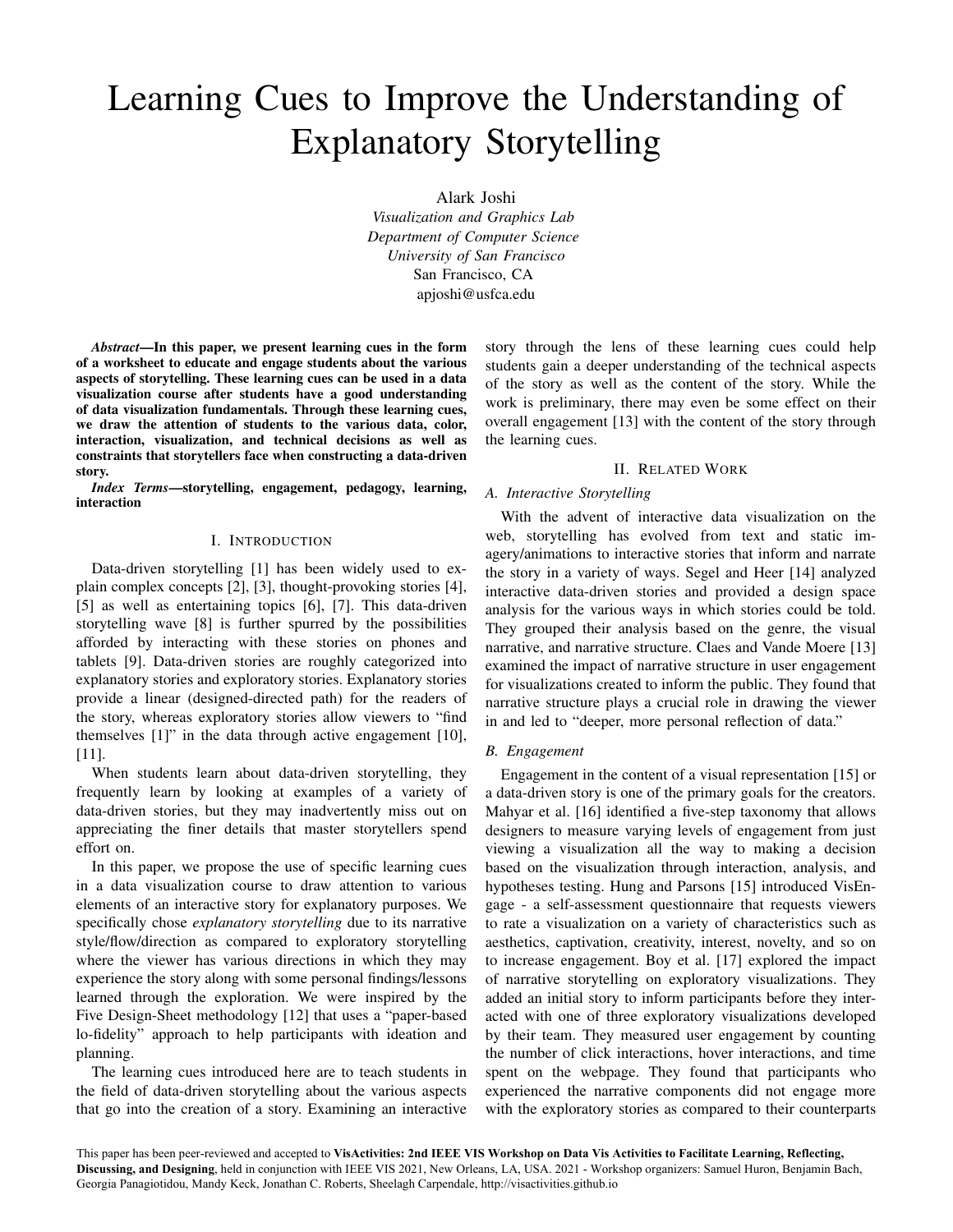- who did not experience any narrative component before interactive with the stories.

#### *C. Memorability*

Memorability is a form of 'deeper engagement' [13] that designers and storytellers aim for when designing static/interactive visualizations. Research from Borkin et al. [18] found that color and human recognizable objects increase the memorability in charts as compared to traditional 'analytical style' [19]. Stusak et al. [20] found that physical visualizations that participants could touch and play with lead to better memorability (increased recall after two weeks).

Recent work by Obie et al. [21] examined the impact of "author-driven narratives" on the understanding and memorability of data-driven stories. They found that participants who were shown the story with the author-driven narratives understood the content in the story better than the group that did not see the narratives. They did not find any difference in the long term recall of the content in the visualizations for either approaches.

#### III. APPROACH

Our goal is to draw attention of students to the complex craft of explanatory storytelling. We are not aiming to increase the memorability or engagement with the content of the story, but it may be a side effect that requires further investigation.

The learning cues-based worksheets can be introduced in week 11 of a 15-week introductory course on data visualization. In our case, the course contains Computer Science and Data Science students (undergraduates and graduates). By week 11, students will have been exposed to the various aspects of data-driven storytelling such as various visualization techniques, interaction techniques, appropriate use of color, and so on. The worksheet satisfies the following two learning outcomes for the course: (i) Explore issues surrounding visual integrity for visual representations of data and, (ii) Familiarize students with the various kinds of storytelling techniques, data sources, and visualization techniques used.

Students will be asked to fill in the worksheet in class for the Bussed Out [4] story and the "How the Pandemic Got Out [3]" story. Students will then be asked to exchange filled-in worksheets with their partner and then discuss their observations about the data-driven story.

In the next few sections, we describe the details and rationale for the various components of the worksheet<sup>1</sup>. We identified the following categories of a story and identified individual questions for each category.

- Storytelling technique used
- Data What kind of data was available and what editorial decisions did the storyteller have to make when creating this story?
- Emotional response elicited from the story
- Color color scale, legend, colors being semantically resonant

<sup>1</sup>The worksheet is provided as supplementary material along with this manuscript.

- Interaction elements
- Visualization techniques
- Other details annotations, animated transitions, and so on

In the next few subsections, we describe each category with the rationale (and examples) for the questions in each category.

### *A. Storytelling technique*

We examined previous work on the analysis of data-driven storytelling conducted by Stolper et al. [22] as well as Segel and Heer [14]. Based on previous work, we identified four common storytelling techniques.

In this category, the student must examine and identify one of the four storytelling techniques used in the data-driven story:

- 1) Scrollytelling Explanatory storytelling is frequently communicated using scrolling especially due to its compatibility with phones and tablets (scrollytelling). Viewers scroll up [23]–[25] or rightwards [26], to learn more about a specific topic as the designer conveys information to them. Today, designers have many tools and libraries at hand to incorporate scrollytelling [27].
- 2) Stepper / Slideshows This technique is also used to walk the viewer through various stages of a story one frame at a time. The designer frequently adds complexity or presents a different perspective of the story in each frame. Each frame could be static [28]/interactive [29], [30]. Atlas of Emotions [31] contains stepping down to the next concept or navigating sideways to explore a different emotion.
- 3) Data Videos While this technique is not as prevalent as the previous two techniques, data videos [32], [33] are used in combination with interaction to narrate the story to the viewer. An excellent example of this technique is "The Fallen of World War II [34]." Through the use of the video narrative, the designer draws an emotional response of sadness and shock at the scale of deaths suffered by various countries in the war. Other examples include a combination of videos and small multiples [5], [35] to convey the scale of the story.
- 4) Interactive Maps This technique is frequently used for exploratory visualization where a viewer is given the choice to explore a certain region or story. For explanatory visualization, interactive maps are used as intermediary stages for examination and to convey information. An excellent example of this is the Misato Town [36] experience that uses scrolling in an innovative manner to inform the viewer about various aspects of the 'town.' Other examples of interactive maps for storytelling are available online [37].

#### *B. Data*

This category requires students to consider what kind of data was available and what editorial decisions did the storyteller have to make when creating this story. Specifically, we ask the viewer to answer the following three questions.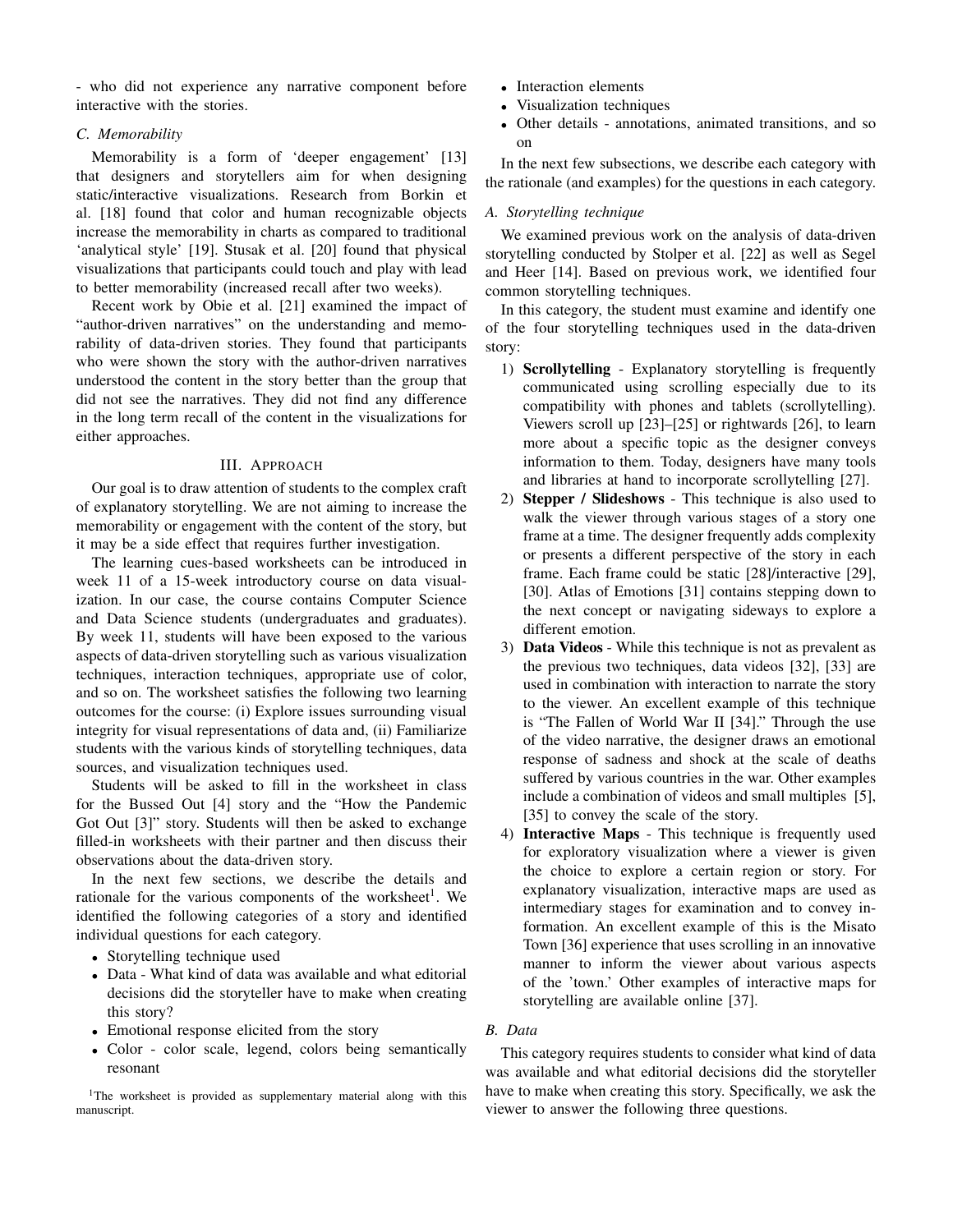- 1) What kind of data was used? List some data characteristics - This would include identifying quantitative variables (discrete/continuous, interval), qualitative variables (nominal/ordinal), and/or geographic characteristics (latitude longitude, names of geographic locations, etc.).
- 2) What data is being shown and what data is *not* being shown? Frequently, storytellers have to examine the data and decide what they are going to show/highlight from the data. Nami Sumida of the San Francisco Chronicle particularly liked this question and said "I have found that deciding which variables are most important, which are secondary and which are not needed is an important step when you have a large dataset." This includes making difficult decisions about variables (or aspect of the data) that they *do not* show as well. Reflecting on this process could help storytellers when they are designing their own data-driven stories.
- 3) What are the additional data you wish the author had included (if any)? As a consumer of a story, you may find yourself wondering whether there were other aspects of the story that could be highlighted if they had more data or had shown certain other attributes in the data.

## *C. Emotional response*

Storytellers are frequently aiming to do more than just inform the reader of the story. Master storytellers frequently evoke a strong emotional response from the viewer [38]. In this category, we ask students to reflect and report on the emotional response that the story elicits in them as they interact with the story. Students can pick from one of the following emotional responses:

- Empathy [4]
- Distaste, Disgust, Frustration [34], [39]
- Call to Action [5]
- Information / Enlightening the audience [3], [24], [26], [29]
- Questioning beliefs and behavior [5], [25]
- Increased engagement through users finding themselves in the data [10], [11]

## *D. Color*

In this category, we asked students to examine the use of color in the story. students are asked to notice the color scales used in the various visual representations and critically evaluate whether the scale used is appropriate for the data. Here are the questions in this category.

- Is the color legend clearly visible and legible?
- Do they use appropriate color scales (Colorbrewer [40], Colorgorical [41] for the data being shown? Do they avoid the use of the rainbow color map [42]?
- If the appropriate color scale is not being used, comment on what color scale would be appropriate.
- Are the colors *semantically resonant* [43]?

## *E. Interaction elements*

Even though the learning cues are focused on explanatory storytelling, interaction plays a huge part in experiencing a data-driven story. In this category, we ask students to identify all the different types of interactions used in the story (on desktop/mobile). The list contains a combination of standard interaction elements such as hover, scroll, and so on along with the interaction paradigms suggested by Heer and Shneiderman [44]. In the table shown below, we show all the different interaction elements a viewer can select when examining a story.

| Hover             | Select (Button/Tap)         | Scroll        |
|-------------------|-----------------------------|---------------|
| Pinch and Zoom    | Timeline Slider             | <b>Brush</b>  |
| Filter            | Sort (ascending/descending) | Drag and Drop |
| Details-on-demand | Coordinated/Linked Views    | Other         |

## *F. Visualization techniques*

Visual representations of data form a crucial part of datadriven storytelling. Students familiar with the field of data visualization must be able to examine a story and identify the various visualization techniques used by the storyteller to convey their message. Students must observe the choices made to convey the data as it relates to the intended audiences' visualization literacy [45]. Students are asked to identify the *category* and specific visualization *technique* by referring to the Financial Times Visual Vocabulary [46]. The categories in the FT visual vocabulary are as follows:

- Deviation diverging bar, diverging stacked bar, spine, and surplus/deficit filled line
- Correlation scatterplot, column + line timeline, connected scatterplot, bubble plot, heatmap
- Ranking ordered bar, ordered column, ordered proportional symbol, dot strip plot, slope, lollipop, bump chart
- Distribution histogram, dot plot, dot strip plot, barcode plot, boxplot, violin plot, population pyramid, cumulative curve, frequency of polygons, beeswarm
- Change over time line, column, column + line timeline, slope, area chart, candlestick, fan chart (projections), connected scatterplot, calendar heatmap, priestley timeline, circle timeline, vertical timeline, seismogram, streamgraph
- Magnitude column, bar, paired column, paired bar, Marimekko, proportional symbol, isotype (pictograms), lollipop, radar, parallel coordinates, bullet, grouped symbol
- Part-to-whole stacked column/bar, Marimekko, pie, donut, treemap, voronoi, arc, gridplot, venn, waterfall
- Spatial basic choropleth, proportional symbol, contour map, equalized cartogram, scaled cartogram, dot density, heat map
- Flow Sankey, waterfall, chord, network

## *G. Other details*

There are many strategies that storytellers used to draw your attention to and keep you engaged with the content of a story. Students are asked to notice these details such as: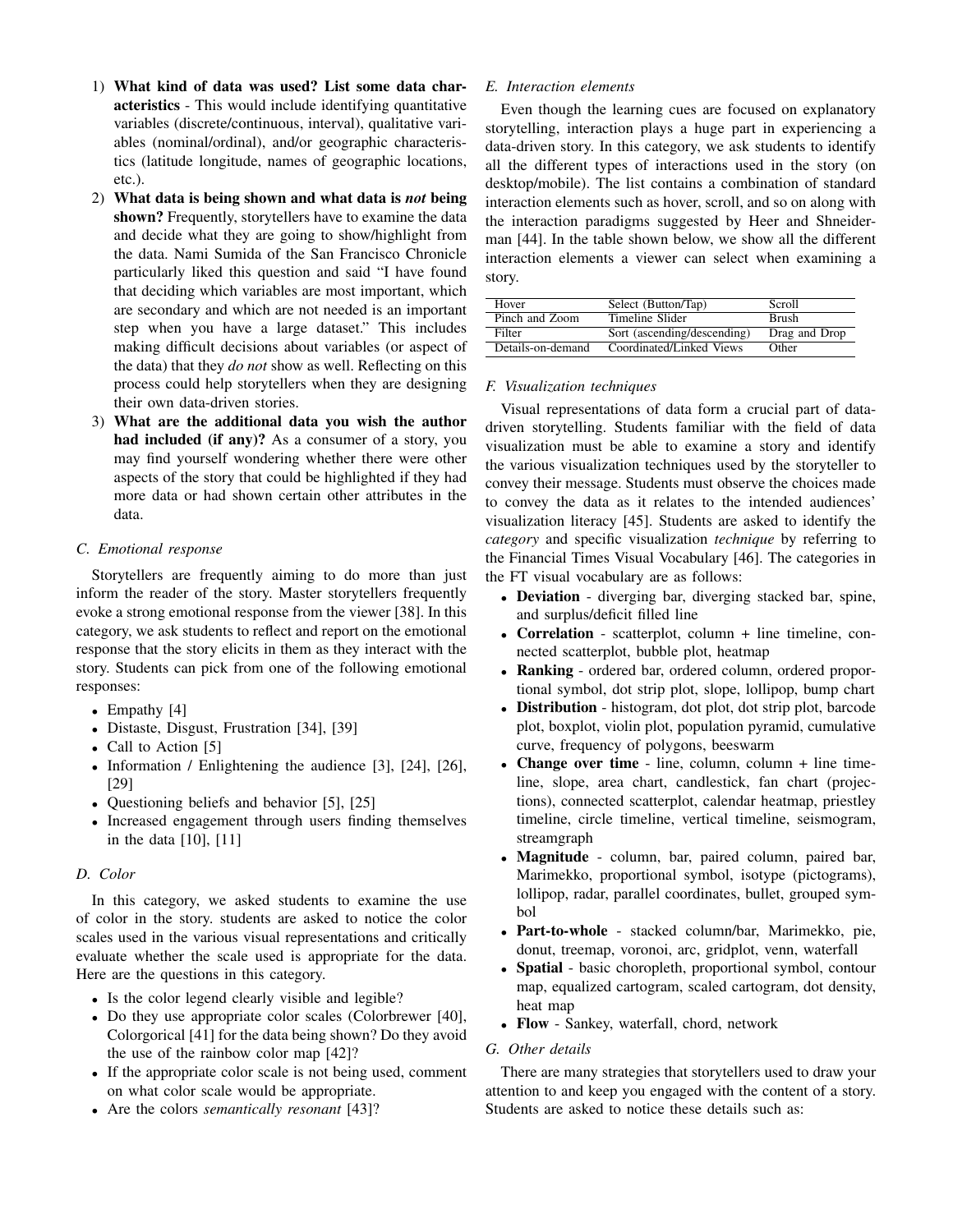- Annotations Annotations are used to help Students read a story and understand the various layers associated with it. Stories such as the "What's Really Warming the World [25]" provide excellent annotations to the viewer as they scroll through the story. Similarly, in the connected scatterplot used in the New York Times' story "Driving Safety, in Fits and Starts [47]," they annotate the chart to teach viewers how to read the connected scatterplot.
- Animated transitions These are used widely to preserve context for viewers and add complexity to the story. Viewers are led through the story step-by-step by using transitions. The New York Times story "How the virus got out [3]" uses animated transitions to inform the audience of the spread of the Coronavirus that led to the COVID-19 pandemic.
- Informative Audio/Video Storytellers occasionally use audio/video to inform viewers (and increase audience engagement with the content at times). "Bussed Out [4]" by the Guardian is an excellent example where they show videos to tell you the personal account of homeless individuals who were bussed out to different cities in the United States. It helps the viewer see a different perspective of the complex issue surrounding bussing homeless individuals.
- Sonification Sonification [48] is a rare but unique strategy used by storytellers to use the audio channel of viewers to augment their experience. Tulp [49] used sonification to convey the rate at which the pandemic has been spreading around the world.
- Informative Text (Introduction, Methodology, Summary) - There are textual aspects to storytelling that draw in a viewer and help them understand the overall context of the story. The introduction and/or summary are important, but the methodology section is key to convey information regarding data gathering, cleaning, tools used, challenges faced, experimental prototypes, and so on. A recent book by Bremer and Wu [50] provides an excellent behind the scenes look at how they worked on data-driven stories along with various handdrawn sketches, screenshots of early prototypes, and final results.

## *H. Critique*

In addition to observing various aspects of a story, reflecting on other aspects of the story through a critical lens can further increase the understanding of the story and its content. This category is different from the rest and requires the students to possess a higher level of competence to be able to understand and critically evaluate the story.

These are the questions that students have to fill in as they experience the story.

• Keeping in mind the challenges associated with creating a story, identify some limitations/constraints that may have existed during the creation of the story. - This question requires a viewer to be empathetic

towards the constraints (data, technology, etc.) that the storyteller may have faced when developing the story. Shirley Wu provided feedback on this question and said that "oftentimes in critique we can be harsh ... I'd have done it this other way that's so much better, but that's because we have the privilege of hindsight. We are looking at a completed work, and we can see all the places it's lacking without having had to make the myriad of decisions and going through all the struggles that the creator might have had to go through." Another important factor to consider is that as various libraries and packages become available, some ideas that seem straightforward today were probably a lot more challenging a few years ago when that story was developed.

- How could this story be improved? What in the story may be misleading? If you have any questions that are unanswered at the end, what are they? Comment on the pacing and the continuity of the narrative. This requires students to have a keen eye on strategies that may mislead the viewer as they were reading the story. These strategies may be inadvertently used (or not) and it is important for students to be aware of them. Krist Wongsuphasawat recommended asking students about the pacing and continuity of the story.
- Do the authors use the visualization techniques correctly? Do they violate any known visualization best practices? If the design decisions made in the story seem wrong, how would you do it differently? This question specifically focuses on the visual representations used, and the challenges associated with using the wrong techniques to represent data. As Cairo [51] has pointed out, there are many ways in which a chart can be used unethically to lie to the consumer of a chart.
- What other interaction techniques could be used to improve the user experience? The viewer may think of interaction techniques that may be better served to convey information or engage the audience.
- (If there is a mobile version) What are the differences between the mobile and the desktop version of the story? Increasingly, stories are being developed for consumption on desktops as well as mobile platforms [9]. If a story can be consumed on a mobile platform, this prompt asks students to state the challenges they perceive with adapting the storytelling experience to that platform. Krist Wonsuphasawat from AirBnB suggested this question based on his experience designing data visualizations in industry.
- What questions do you have for the creator of the story? This question is designed to allow students to think beyond just the information being presented to them. Can they identify different perspectives of the story that were not considered? Are there other tools/libraries that they would recommend to the storyteller? Did the designer mean to evoke certain emotional responses or were they unintentional? Such questions and many more could increase the viewer's understanding (and possibly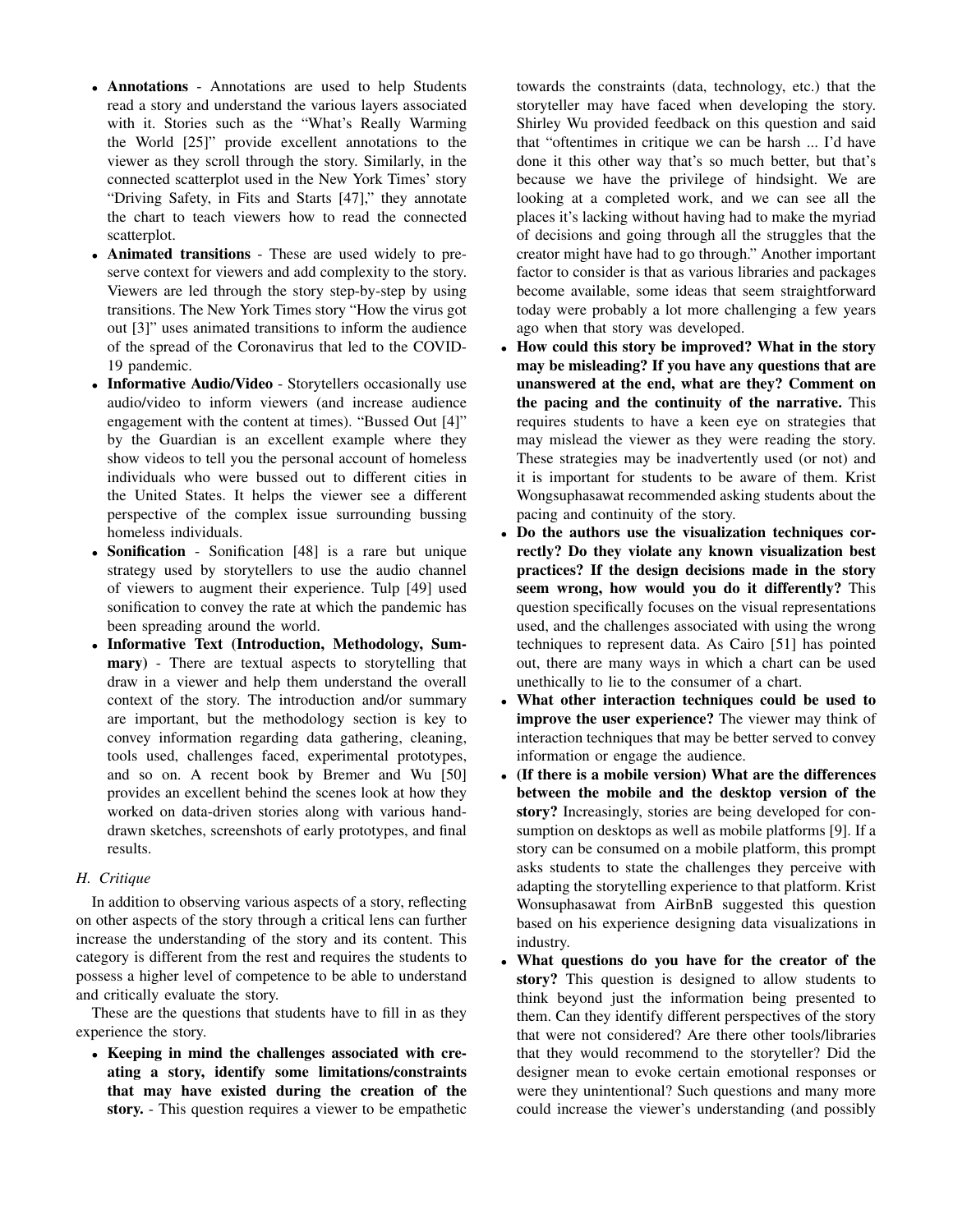even their engagement) of the story.

#### IV. SUMMARY

We have presented learning cues that can be used to draw attention to the multitude of decisions that storyteller makes when designing a data-driven story. These learning cues include a combination of the storytelling technique used, considerations associated with the kind of data being used, the emotional response elicited from the viewer, decisions made related to appropriate use of color, visual representations, interaction techniques used, as well as details that are unique to certain stories (animated transitions, annotations, and so on). The Critique section requires students to further examine other aspects of the story and reflect on things they may have done differently if they were tasked with designing the data-driven story. While engagement in the story may be a side effect of the learning cues, the goal is to help students appreciate the complexity involved with creating intricate, informative datadriven stories.

#### ACKNOWLEDGMENTS

The author would like to thank Shirley Wu (Independent Data Visualization Creator and Data Sketches, etc.), Nami Sumida (San Francisco Chronicle), and Krist Wongsuphasawat (AirBnB) for their feedback on the various drafts of the worksheet.

#### **REFERENCES**

- [1] N. H. Riche, C. Hurter, N. Diakopoulos, and S. Carpendale, *Data-driven storytelling*. CRC Press, 2018.
- [2] V. Hart and N. Case, "Parable of the polygons," https://ncase.me/ polygons/, last accessed: 07-02-2021.
- [3] J. Wu, W. Cai, D. Watkins, and J. Glanz, "How the virus got out," https://www.nytimes.com/interactive/2020/03/22/world/ coronavirus-spread.html, last accessed: 07-02-2021.
- [4] Guardian, "Bussed out: How america movies its homeless," https://www.theguardian.com/us-news/ng-interactive/2017/dec/20/ bussed-out-america-moves-homeless-people-country-study, last accessed: 06-14-2021.<br>[5] Reuters Graphics,
- [5] Reuters Graphics, "Drowning in plastic: Visualising the world's addiction to plastic bottles," https://graphics.reuters.com/ ENVIRONMENT-PLASTIC/0100B275155/index.html, last accessed: 06-14-2021.
- [6] S. Wu, "An interactive visualization of every line in Hamilton," https: //pudding.cool/2017/03/hamilton/, last accessed: 07-02-2021.
- [7] K. Wongsuphasawat, "Winter is here: Revisit the most discussed moment for each #GoT character." https://interactive.twitter.com/winter-is-here/, last accessed: 07-02-2021.
- [8] C. Tong, R. C. Roberts, R. S. Laramee, K. Wegba, A. Lu, Y. Wang, H. Qu, Q. Luo, and X. Ma, "Storytelling and visualization: A survey." in *VISIGRAPP (3: IVAPP)*, 2018, pp. 212–224.
- [9] N. Bremer, "Techniques for data visualization on both mobile and desktop," https://www.visualcinnamon.com/2019/04/ mobile and desktop," https://www.visualcinnamon.com/2019/04/ mobile-vs-desktop-dataviz/, last accessed: 06-14-2021.<br>M. Stefaner, "OECD regional wellbeing,"
- [10] M. Stefaner, "OECD regional wellbeing," https://www. oecdregionalwellbeing.org/, last accessed: 07-02-2021.
- [11] S. Wu, "People of the pandemic: A hyperlocal cooperative simulation game," https://peopleofthepandemicgame.com/, last accessed: 07-02- 2021.
- [12] J. C. Roberts, C. J. Headleand, and P. D. Ritsos, "Five design-sheet examples and applications," in *Five Design-Sheets: Creative Design and Sketching for Computing and Visualisation*. Springer, 2017, pp. 299– 325.
- [13] S. Claes and A. Vande Moere, "The impact of a narrative design strategy for information visualization on a public display," in *Proceedings of the 2017 Conference on Designing Interactive Systems*, 2017, pp. 833–838.
- [14] E. Segel and J. Heer, "Narrative visualization: Telling stories with data," *IEEE transactions on visualization and computer graphics*, vol. 16, no. 6, pp. 1139–1148, 2010.
- [15] Y.-H. Hung and P. Parsons, "Assessing user engagement in information visualization," in *Proceedings of the 2017 CHI Conference Extended Abstracts on Human Factors in Computing Systems*, 2017, pp. 1708– 1717.
- [16] N. Mahyar, S.-H. Kim, and B. C. Kwon, "Towards a taxonomy for evaluating user engagement in information visualization," in *Workshop on Personal Visualization: Exploring Everyday Life*, vol. 3, 2015, p. 2.
- [17] J. Boy, F. Detienne, and J.-D. Fekete, "Storytelling in information visualizations: Does it engage users to explore data?" in *Proceedings of the 33rd Annual ACM Conference on Human Factors in Computing Systems*, 2015, pp. 1449–1458.
- [18] M. A. Borkin, A. A. Vo, Z. Bylinskii, P. Isola, S. Sunkavalli, A. Oliva, and H. Pfister, "What makes a visualization memorable?" *IEEE transactions on visualization and computer graphics*, vol. 19, no. 12, pp. 2306–2315, 2013.
- [19] A. V. Moere, M. Tomitsch, C. Wimmer, B. Christoph, and T. Grechenig, "Evaluating the effect of style in information visualization," *IEEE transactions on visualization and computer graphics*, vol. 18, no. 12, pp. 2739–2748, 2012.
- [20] S. Stusak, J. Schwarz, and A. Butz, "Evaluating the memorability of physical visualizations," in *Proceedings of the 33rd Annual ACM Conference on Human Factors in Computing Systems*, 2015, pp. 3247– 3250.
- [21] H. O. Obie, C. Chua, I. Avazpour, M. Abdelrazek, J. Grundy, and T. Bednarz, "A study of the effects of narration on comprehension and memorability of visualisations," *Journal of Computer Languages*, vol. 52, pp. 113–124, 2019.
- [22] C. D. Stolper, B. Lee, N. H. Riche, and J. Stasko, "Data-driven storytelling techniques: Analysis of a curated collection of visual stories," in *Data-driven storytelling*. AK Peters/CRC Press, 2018, pp. 85–105.
- [23] J. Vallandingam, "Scrolling in data visualization," https://vallandingham. me/scroll\_talk/examples/, last accessed: 07-02-2021.
- [24] Bloomberg Graphics, "Scientific proof that americans are completely addicted to trucks," https://www.bloomberg.com/graphics/ 2015-auto-sales/, last accessed: 07-03-2021.
- [25] E. Roston and B. Migliozzi, "What's really warming the world," https:// www.bloomberg.com/graphics/2015-whats-warming-the-world/, last accessed: 07-03-2021.
- [26] J. Worth, "If the moon were 1 pixel," https://joshworth.com/dev/ pixelspace/pixelspace\_solarsystem.html, last accessed: 07-03-2021.
- [27] The Pudding, "How to implement scrollytelling with six different libraries," https://pudding.cool/process/how-to-implement-scrollytelling/, last accessed: 07-03-2021.
- [28] The New York Times, "How osama bin laden was located and killed," https://archive.nytimes.com/www.nytimes.com/interactive/2011/05/02/ world/asia/abbottabad-map-of-where-osama-bin-laden-was-killed.html, last accessed: 07-03-2021.
- [29] N. Y. Times, "Four ways to slice obama's 2013 budget proposal," https://archive.nytimes.com/www.nytimes.com/interactive/2012/ 02/13/us/politics/2013-budget-proposal-graphic.html, last accessed: 07- 03-2021.
- [30] NYTimes, "Girls lead in science exam, but not in the united states," https://archive.nytimes.com/www.nytimes.com/interactive/2013/02/04/ science/girls-lead-in-science-exam-but-not-in-the-united-states.html, last accessed: 07-02-2021.
- [31] Z. Armstrong, "Atlas of emotions," http://atlasofemotions.org/ #introduction/, last accessed: 07-03-2021.
- [32] F. Amini, N. Henry Riche, B. Lee, C. Hurter, and P. Irani, "Understanding data videos: Looking at narrative visualization through the cinematography lens," in *Proceedings of the 33rd Annual ACM Conference on Human Factors in Computing Systems*, 2015, pp. 1459– 1468.
- [33] Y. Shi, X. Lan, J. Li, Z. Li, and N. Cao, "Communicating with motion: A design space for animated visual narratives in data videos," in *Proceedings of the 2021 CHI Conference on Human Factors in Computing Systems*, 2021, pp. 1–13.
- [34] Neil Halloran, "The fallen of world war ii," http://www.fallen.io/ww2/, last accessed: 07-03-2021.
- [35] The New York Times, "342,000 swings laters, derek jeter calls its a career," https://www.nytimes.com/interactive/2014/09/14/sports/ baseball/jeter-swings.html, last accessed: 07-03-2021.